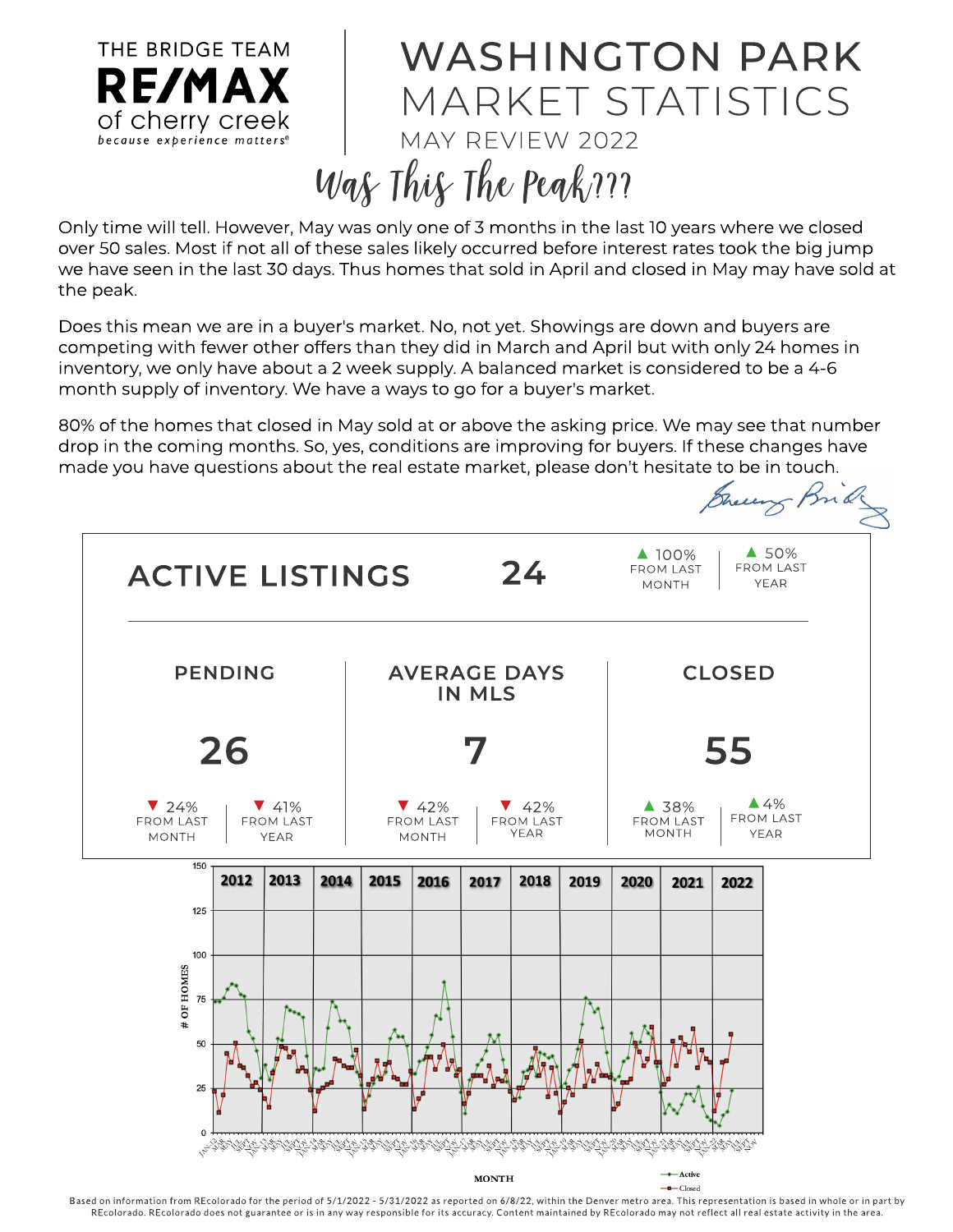| Structure<br><b>Type</b> | List Price  | Address                     | Bedrooms<br>Total       | Bathrooms<br>Total | Above Grade<br>Finished Area<br>(Sq. Ft.) | Living Area<br>(Sq. Ft) | <b>Building</b><br>Area Total<br>(Sq. Ft.) | PSF Above<br>Grade | Garage<br>Spaces | Year Built | Lot Size<br>(Sq. Ft.) | Days In<br><b>MLS</b> | Close Date | Close Price             |
|--------------------------|-------------|-----------------------------|-------------------------|--------------------|-------------------------------------------|-------------------------|--------------------------------------------|--------------------|------------------|------------|-----------------------|-----------------------|------------|-------------------------|
|                          |             |                             |                         |                    |                                           | <b>CLOSED</b>           |                                            |                    |                  |            |                       |                       |            |                         |
| Duplex                   | \$475,000   | 830 S Emerson Street        | 1                       | 1                  | 622                                       | 622                     | 622                                        | \$827.97           | $\mathbf{1}$     | 1896       | 2,390                 | 4                     | 5/3/22     | \$515,000               |
| <b>Duplex</b>            | \$525,000   | 760 S Pearl Street          | $\overline{2}$          | $\overline{2}$     | 689                                       | 889                     | 947                                        | \$896.95           | $\mathbf{1}$     | 1912       | 2,307                 | $\overline{2}$        | 5/13/22    | 5618,000                |
| Duplex                   | \$635,000   | 335 S Emerson Street        | $\overline{3}$          | $\mathbf 1$        | 1,043                                     | 1,373                   | 1,373                                      | \$666.35           | $\mathbf 1$      | 1910       | 2,516                 | 5                     | 5/9/22     | \$695,000               |
| House                    | \$650,000   | 51 S Grant Street           | $\overline{2}$          | $\mathbf{1}$       | 994                                       | 994                     | 1,257                                      | \$700.20           | $\overline{2}$   | 1900       | 4,160                 | 4                     | 5/18/22    | \$696,000               |
| House                    | \$675,000   | 1011 E Exposition Avenue    | $\overline{2}$          | $\overline{2}$     | 1,084                                     | 1,084                   | 1,084                                      | \$673.43           | $\overline{2}$   | 1906       | 2,400                 | $\overline{4}$        | 5/3/22     | \$730,000               |
| House                    | \$699,000   | 1031 S Pennsylvania Street  | $\overline{2}$          | $\mathbf{1}$       | 1,141                                     | 1,520                   | 1,520                                      | \$613.50           | $\mathbf{1}$     | 1907       | 4,230                 | $\overline{7}$        | 5/24/22    | \$700,000               |
| House                    | \$699,000   | 955 S Pearl Street          | $\overline{2}$          | $\mathbf{1}$       | 904                                       | 1,684                   | 1,768                                      | \$862.83           | $\overline{2}$   | 1933       | 5,209                 | 4                     | 5/17/22    | \$780,000               |
| Duplex                   | \$722,650   | 728 S Sherman Street        | $\overline{2}$          | $\overline{2}$     | 1,006                                     | 1,006                   | 1,291                                      | 5716.35            | $\mathbf{1}$     | 1902       | 3,125                 | $\mathbf 0$           | 5/24/22    | \$720,650               |
| House                    | \$749,000   | 780 S Logan Street          | $\overline{\mathbf{3}}$ | $\overline{2}$     | 1,449                                     | 1,449                   | 2,049                                      | \$571.43           | $\overline{2}$   | 1904       | 4,610                 | $\mathbf{1}$          | 5/16/22    | \$828,000               |
| House                    | \$750,000   | 38 S Emerson Street         | $\overline{2}$          | $\overline{2}$     | 1,458                                     | 1,458                   | 1,658                                      | \$514.40           | $\overline{2}$   | 1897       | 3,120                 | 4                     | 5/24/22    | \$750,000               |
| House                    | \$765,000   | 664 S Pearl Street          | 3                       | $\overline{2}$     | 1,470                                     | 1,470                   | 1,736                                      | \$493.20           | 3                | 1898       | 5,000                 | 21                    | 5/16/22    | \$725,000               |
| House                    | \$765,000   | 235 E Virginia Avenue       | $\mathbf 2$             | $\mathbf 1$        | 1,113                                     | 1,113                   | 1,418                                      | \$741.24           | $\mathbf 1$      | 1900       | 3,770                 | 5                     | 5/25/22    | \$825,000               |
| House                    | \$775,000   | 90 N Lincoln Street         | 3                       | $\overline{2}$     | 1,347                                     | 1,697                   | 1,823                                      | \$612.47           | $\overline{2}$   | 1905       | 3,160                 | 6                     | 5/10/22    | \$825,000               |
| House                    | \$799,000   | 1040 S Pennsylvania Street  | 3                       | $\overline{2}$     | 1,586                                     | 1,586                   | 1,791                                      | \$501.26           | 0                | 1911       | 3,920                 | 14                    | 5/25/22    | \$795,000               |
| House                    | \$810,000   | 561 S Pearl Street          | 3                       | $\overline{2}$     | 1,417                                     | 1,417                   | 1,811                                      | \$666.90           | 0                | 1900       | 4,170                 | $\overline{2}$        | 5/31/22    | \$945,000               |
| House                    | \$850,000   | 905 S Pennsylvania          | 3                       | $\overline{2}$     | 1,538                                     | 1,538                   | 1,799                                      | \$633.94           | 3                | 1903       | 4,572                 | $\overline{4}$        | 5/5/22     | \$975,000               |
| House                    | \$850,000   | 250 S Pearl Street          | $\overline{\mathbf{3}}$ | $\overline{2}$     | 1,412                                     | 1,412                   | 1,698                                      | \$725.92           | $\overline{2}$   | 1906       | 4,690                 | 4                     | 5/11/22    | \$1,025,000             |
| House                    | \$875,000   | 357 S Franklin Street       | $\overline{4}$          | $\overline{2}$     | 937                                       | 1,593                   | 1,874                                      | \$981.86           | $\mathbf 1$      | 1925       | 4,760                 | $\Omega$              | 5/20/22    | \$920,000               |
| Townhouse                | \$875,000   | 5 S Ogden Street            | 3                       | 4                  | 1,730                                     | 1,730                   | 1,730                                      | \$554.91           | $\overline{2}$   | 2018       | 1,047                 | 3                     | 5/24/22    | \$960,000               |
| House                    | \$875,000   | 1134 S Washington Street    | $\overline{\mathbf{3}}$ | $\overline{2}$     | 1,626                                     | 2,026                   | 2,312                                      | \$599.63           | $\overline{2}$   | 1906       | 6,250                 | 3                     | 5/24/22    | \$975,000               |
| House                    | \$875,000   | 264 S Sherman Street        | $\overline{\mathbf{3}}$ | $\overline{2}$     | 1,889                                     | 1,889                   | 2,168                                      | \$517.20           | $\overline{2}$   | 1893       | 4,462                 | 3                     | 5/11/22    | \$977,000               |
| House                    | \$875,000   | 68 S Grant Street           | $\overline{3}$          | 3                  | 1,722                                     | 1,936                   | 2,149                                      | \$613.82           | $\overline{2}$   | 1910       | 3,049                 | 4                     | 5/6/22     | $\overline{$}1,057,000$ |
| House                    | \$899,000   | 1529 S University Boulevard | $\overline{4}$          | 3                  | 1,038                                     | 2,130                   | 2,188                                      | \$867.05           | $\overline{2}$   | 1952       | 5,580                 | 33                    | 5/6/22     | \$900,000               |
| House                    | \$899,000   | 854 S Clarkson Street       | 3                       | $\overline{2}$     | 1,263                                     | 2,063                   | 2,263                                      | \$775.93           | $\overline{2}$   | 1907       | 4,750                 | 6                     | 5/27/22    | \$980,000               |
| House                    | \$925,000   | 44 S Emerson Street         | $\overline{4}$          | 3                  | 1,609                                     | 2,222                   | 2,222                                      | \$590.43           | 3                | 1910       | 4,995                 | 3                     | 5/25/22    | \$950,000               |
| House                    | \$975,000   | 300 S Race Street           | $\overline{4}$          | $\overline{2}$     | 1,492                                     | 2,748                   | 2,984                                      | 5720.51            | $\overline{2}$   | 1930       | 6,250                 | 5                     | 5/18/22    | \$1,075,000             |
| House                    | \$999,900   | 335 S Pennsylvania Street   | $\overline{3}$          | $\overline{2}$     | 2,259                                     | 2,541                   | 2,679                                      | \$420.54           | $\overline{2}$   | 1890       | 6,230                 | 27                    | 5/10/22    | \$950,000               |
| House                    | \$999,999   | 735 S Ogden Street          | 4                       | 3                  | 1,398                                     | 2,346                   | 2,346                                      | \$793.99           | $\overline{2}$   | 1924       | 4,690                 | 5                     | 5/27/22    | \$1,110,000             |
| <b>Duplex</b>            | \$1,050,000 | 725 S Emerson Street        | 3                       | $\overline{4}$     | 1,973                                     | 2,833                   | 2,966                                      | \$658.90           | $\overline{2}$   | 2004       | 3,049                 | $\mathbf{1}$          | 5/27/22    | \$1,300,000             |
| House                    | \$1,075,000 | 1353 S Gaylord Street       | $\sqrt{4}$              | $\overline{2}$     | 1,400                                     | 2,800                   | 2,800                                      | \$1,014.29         | $\mathbf 1$      | 1920       | 6,300                 | $\overline{2}$        | 5/17/22    | \$1,420,000             |
| House                    | \$1,100,000 | 57 Pearl Street             | $\overline{4}$          | $\overline{2}$     | 1,825                                     | 1,825                   | 2,675                                      | \$602.74           | $\mathbf{1}$     | 1905       | 4,551                 | 11                    | 5/23/22    | \$1,100,000             |
| House                    | \$1,100,000 | 544 S Grant Street          | $\overline{3}$          | 3                  | 1,682                                     | 1,682                   | 2,180                                      | \$728.30           | $\overline{2}$   | 1900       | 4,170                 | $\overline{2}$        | 5/17/22    | \$1,225,000             |
| House                    | \$1,200,000 | 451 S Franklin Street       | $\overline{4}$          | $\overline{2}$     | 1,102                                     | 2,149                   | 2,204                                      | \$1,043.56         | $\overline{2}$   | 1923       | 4,760                 | 10                    | 5/6/22     | \$1,150,000             |
| House                    | \$1,200,000 | 885 S Gaylord Street        | 3                       | 3                  | 1,518                                     | 2,418                   | 2,522                                      | \$818.84           | $\overline{2}$   | 1926       | 4,680                 | $\mathbf{1}$          | 5/17/22    | \$1,243,000             |
| House                    | \$1,450,000 | 616 S York Street           | $\overline{4}$          | 3                  | 1,280                                     | 2,495                   | 2,560                                      | \$1,132.81         | 3                | 1927       | 6,240                 | $\overline{2}$        | 5/20/22    | \$1,450,000             |
| House                    | \$1,495,000 | 390 S Corona Street         | $\overline{4}$          | 3                  | 1,915                                     | 2,819                   | 2,867                                      | \$731.07           | $\overline{2}$   | 1908       | 5,280                 | 11                    | 5/2/22     | \$1,400,000             |
| House                    | \$1,500,000 | 65 Pearl Street             | $\overline{4}$          | 4                  | 3,070                                     | 3,845                   | 3,845                                      | \$478.83           | $\overline{2}$   | 1905       | 4,520                 | 5                     | 5/13/22    | \$1,470,000             |
| House                    | \$1,500,000 | 566 S York Street           | $\overline{4}$          | 3                  | 1,353                                     | 2,433                   | 2,633                                      | \$1,277.16         | $\overline{2}$   | 1928       | 6,240                 | 5                     | 5/5/22     | \$1,728,000             |
| House                    | \$1,600,000 | 481 S Corona Street         | $\sqrt{4}$              | 4                  | 2,320                                     | 3,354                   | 3,354                                      | \$678.88           | $\overline{2}$   | 1923       | 4,792                 | 10                    | 5/12/22    | \$1,575,000             |
| House                    | \$1,645,000 | 1467 S Humboldt Street      | 5                       | 4                  | 3,036                                     | 4,112                   | 4,191                                      | \$527.01           | $\overline{2}$   | 1992       | 6,220                 | 45                    | 5/18/22    | \$1,600,000             |
| House                    | \$1,675,000 | 1325 S Franklin Street      | 5                       | $\overline{4}$     | 2,474                                     | 3,120                   | 3,220                                      | \$727.57           | $\overline{2}$   | 1928       | 6,240                 | 5                     | 5/11/22    | \$1,800,000             |
| House                    | \$1,795,000 | 691 S Vine Street           | 6                       | 4                  | 2,248                                     | 3,367                   | 3,457                                      | \$822.95           | $\overline{2}$   | 1927       | 4,680                 | 3                     | 5/23/22    | \$1,850,000             |
| House                    | \$1,875,000 | 801 S Gilpin Street         | $\overline{4}$          | 5                  | 2,621                                     | 3,288                   | 3,621                                      | \$667.68           | $\overline{2}$   | 1994       | 6,250                 | 5                     | 5/27/22    | \$1,750,000             |
| House                    | \$1,890,000 | 1380 S Marion Street        | $\overline{4}$          | 5                  | 2,395                                     | 3,427                   | 3,527                                      | \$939.46           | $\overline{2}$   | 1924       | 6,250                 | 3                     | 5/20/22    | \$2,250,000             |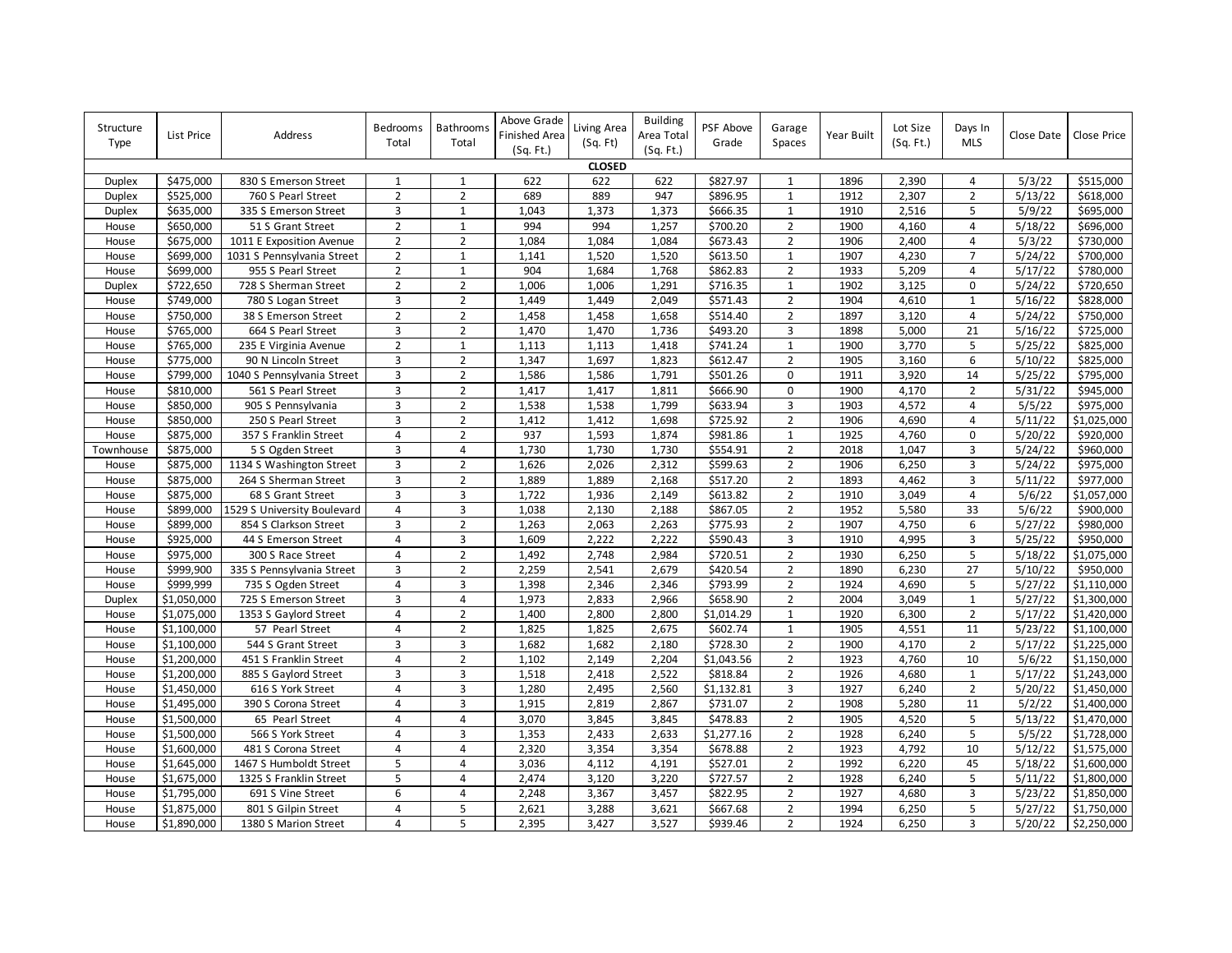| House | \$1,895,000                                                | 745 S York Street     |  |  | 2.447 | 3,473 | 3,587 | \$837.76   |  | 1926 | 4,690 |    | 5/19/22 | \$2,050,000 |
|-------|------------------------------------------------------------|-----------------------|--|--|-------|-------|-------|------------|--|------|-------|----|---------|-------------|
| House | \$2,195,000                                                | 575 S High Street     |  |  | 3,119 | 4,319 | 4,519 | \$705.35   |  | 1999 | 6,240 | 4  | 5/13/22 | \$2,200,000 |
| House | \$2,350,000                                                | 450 S Vine Street     |  |  | 2,875 | 4,198 | 4,275 | \$810.85   |  |      | 4,792 | 0  | 5/10/22 | \$2,331,200 |
| House | \$2,560,000                                                | 880 S High Street     |  |  | 2,697 | 3,297 | 3,827 | \$949.20   |  | 1922 | 4,690 | 0  | 5/5/22  | \$2,560,000 |
| House | \$2,650,000                                                | 906 S Vine Street     |  |  | 2,862 | 3,984 | 4,293 | \$978.34   |  | 2019 | 4.720 |    | 5/20/22 | \$2,800,000 |
| House | \$2,650,000                                                | 673 S Vine Street     |  |  | 2,753 | 4,103 | 4,103 | \$1,071.56 |  | 2019 | 4,792 | 36 | 5/27/22 | \$2,950,000 |
| House | \$2,685,000                                                | 790 S Williams Street |  |  | 2,872 | 4,362 | 4,362 | \$934.89   |  | 1914 | 5,250 | 4  | 5/10/22 | \$2,685,000 |
| House | \$2,750,000                                                | 610 S Race Street     |  |  | 2,721 | 4,092 | 4,093 | \$1,047.41 |  | 2017 | 4,720 |    | 5/3/22  | \$2,850,000 |
| House | \$3,100,000                                                | 1163 S Corona Street  |  |  | 3,302 | 4,982 | 5,071 | \$984.25   |  | 2017 | 6,240 |    | 5/20/22 | \$3,250,000 |
| House | \$3,285,000                                                | 1142 S York Street    |  |  | 4.049 | 6,069 | 6,069 | \$864.41   |  | 2019 | 6,300 |    | 5/2/22  | \$3,500,000 |
| House | \$3,700,000                                                | 1038 S Race Street    |  |  | 3.950 | 5,878 | 5,878 | \$1,063.29 |  | 2011 | 6,300 |    | 5/12/22 | \$4,200,000 |
|       | <b>TOTAL CLOSED = 55</b><br><b>AVERAGE DAYS IN MLS = 7</b> |                       |  |  |       |       |       |            |  |      |       |    |         |             |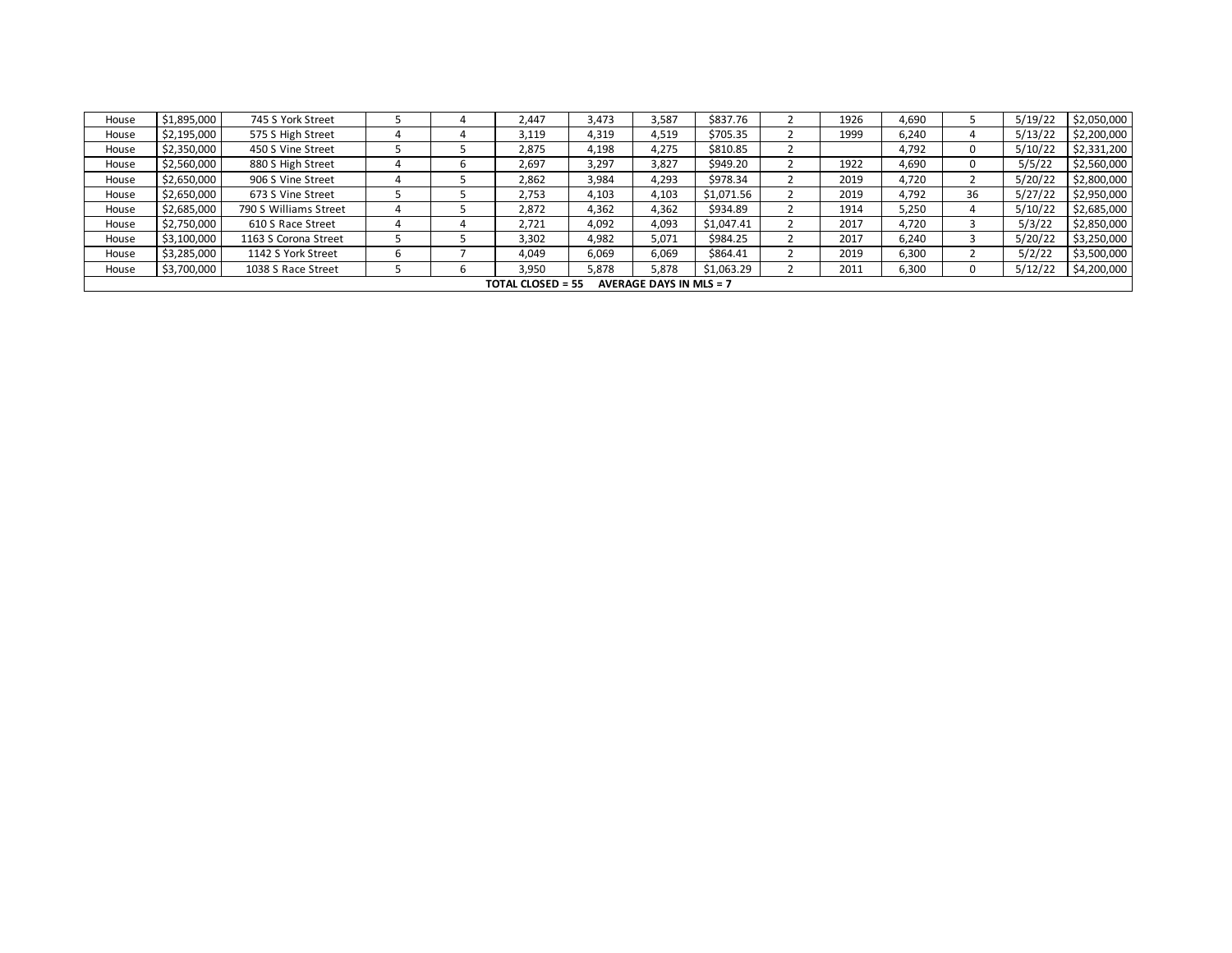| Structure<br>Type | List Price  | Address                   | Bedrooms<br>Total | <b>Bathrooms</b><br>Total | Above Grade<br>Finished Area<br>(Sq. Ft.) | Living Area<br>(Sq. Ft) | <b>Building</b><br>Area Total<br>(Sq. Ft.) | PSF Above<br>Grade | Garage<br>Spaces | Year Built | Lot Size<br>(Sq. Ft.) | Days In<br><b>MLS</b> |
|-------------------|-------------|---------------------------|-------------------|---------------------------|-------------------------------------------|-------------------------|--------------------------------------------|--------------------|------------------|------------|-----------------------|-----------------------|
| <b>PENDING</b>    |             |                           |                   |                           |                                           |                         |                                            |                    |                  |            |                       |                       |
| Townhouse         | \$389,000   | 135 E Exposition Avenue   | 1                 | 1                         | 556                                       | 556                     | 714                                        | \$699.64           | 0                | 1905       | 934                   | 33                    |
| House             | \$570,000   | 468 S Sherman Street      | 3                 | $\mathbf{1}$              | 1,491                                     | 1,491                   | 1,491                                      | \$382.29           | $\mathbf{1}$     | 1951       | 2,100                 | 19                    |
| House             | \$675,000   | 868 S Sherman Street      | $\overline{2}$    | $\mathbf{1}$              | 828                                       | 1,125                   | 1,125                                      | \$815.22           | $\mathbf{1}$     | 1908       | 4,160                 | 4                     |
| House             | \$729,900   | 429 S Pearl Street        | 3                 | $\overline{2}$            | 1,226                                     | 1,226                   | 1,561                                      | \$595.35           | 0                | 1893       | 3,120                 | 18                    |
| House             | \$785,000   | 974 S Pearl Street        | $\overline{2}$    | $\overline{2}$            | 1,630                                     | 1,630                   | 2,198                                      | \$481.60           | $\mathbf 1$      | 1910       | 4,166                 | 16                    |
| House             | \$790,000   | 660 S Pennsylvania Street | $\overline{2}$    | $\mathbf{1}$              | 1,190                                     | 1,190                   | 1,550                                      | \$663.87           | $\overline{2}$   | 1892       | 4,170                 | 6                     |
| House             | \$799,900   | 1251 S Emerson Street     | 3                 | $\overline{2}$            | 857                                       | 1,077                   | 1,178                                      | \$933.37           | $\Omega$         | 1923       | 6,240                 | 10                    |
| House             | \$800,000   | 81 N Pennsylvania Street  | $\overline{2}$    | 3                         | 1,603                                     | 1,603                   | 1,729                                      | \$499.06           | $\overline{2}$   | 1890       | 3,125                 | 6                     |
| House             | \$899,000   | 103 S Pearl Street        | 3                 | 3                         | 1,597                                     | 2,224                   | 2,592                                      | \$562.93           | $\overline{2}$   | 1922       | 4,690                 | 4                     |
| House             | \$1,000,000 | 528 S Sherman Street      | 3                 | $\overline{2}$            | 1,721                                     | 2,275                   | 2,275                                      | \$581.06           | $\overline{2}$   | 1905       | 4,690                 | $\overline{2}$        |
| House             | \$1,000,000 | 51 S Ogden Street         | 4                 | 3                         | 1,223                                     | 2,327                   | 2,327                                      | \$817.66           | $\overline{2}$   | 1906       | 4,180                 | 16                    |
| House             | \$1,049,900 | 634 S Race Street         | 5                 | $\overline{2}$            | 1,081                                     | 2,129                   | 2,162                                      | \$971.23           | $\mathbf{1}$     | 1925       | 4,680                 | 5                     |
| House             | \$1,050,000 | 230 S Emerson Street      | 3                 | 3                         | 1,803                                     | 2,277                   | 2,299                                      | \$582.36           | $\overline{2}$   | 1910       | 4,760                 | 4                     |
| House             | \$1,395,000 | 1220 S Vine Street        | 3                 | $\overline{2}$            | 1,812                                     | 2,532                   | 2,532                                      | \$769.87           | $\overline{2}$   | 1907       | 6,300                 | $\overline{2}$        |
| House             | \$1,425,000 | 542 S Vine Street         | $\overline{4}$    | 3                         | 1,995                                     | 3,181                   | 3,181                                      | \$714.29           | $\overline{2}$   | 1930       | 4,678                 | $\overline{2}$        |
| House             | \$1,450,000 | 1525 S Humboldt Street    | 5                 | 4                         | 3,417                                     | 4,642                   | 4,713                                      | \$424.35           | $\overline{2}$   | 1961       | 12,975                | 74                    |
| House             | \$1,585,000 | 400 S Ogden Street        | 4                 | 4                         | 1,930                                     | 3,004                   | 3,104                                      | \$821.24           | $\overline{2}$   | 1942       | 6,250                 | 5                     |
| House             | \$1,625,000 | 777 S Downing Street      | 5                 | 3                         | 2,772                                     | 3,772                   | 3,772                                      | \$586.22           | $\overline{2}$   | 1911       | 4,760                 | 16                    |
| House             | \$1,650,000 | 286 S Gilpin Street       | 5                 | $\overline{4}$            | 2,994                                     | 3,910                   | 4,140                                      | \$551.10           | 3                | 1906       | 6,240                 | 4                     |
| House             | \$1,795,000 | 642 S York Street         | $\overline{4}$    | 4                         | 2,474                                     | 3,352                   | 3,826                                      | \$725.55           | $\overline{2}$   | 1986       | 6,240                 | 9                     |
| <b>Duplex</b>     | \$1,795,000 | 1090 S Race Street        | 4                 | 5                         | 2,204                                     | 3,015                   | 3,106                                      | \$814.43           | $\overline{2}$   | 2010       | 3,028                 | 6                     |
| House             | \$1,899,999 | 2255 E Iowa Avenue        | 4                 | 5                         | 3,005                                     | 4,390                   | 4,390                                      | \$632.28           | 3                | 1955       | 6,250                 | 29                    |
| <b>Duplex</b>     | \$2,450,000 | 380 S Humboldt Street     | 5                 | 5                         | 2,953                                     | 4,051                   | 4,121                                      | \$829.66           | $\overline{2}$   | 2022       | 3,976                 | 4                     |
| House             | \$2,750,000 | 978 S Gaylord Street      | 6                 | $\overline{4}$            | 2,903                                     | 4,495                   | 4,495                                      | \$947.30           | $\overline{2}$   | 2012       | 6,300                 | 8                     |
| House             | \$4,175,000 | 1130 S Gilpin Street      | $\overline{4}$    | 5                         | 3,596                                     | 5,210                   | 5,450                                      | \$1,161.01         | $\overline{2}$   | 2017       | 6,300                 | $\overline{2}$        |
| House             | \$4,500,000 | 401 S Gaylord Street      | 5                 | $\overline{7}$            | 4,172                                     | 6,315                   | 6,515                                      | \$1,078.62         | $\overline{2}$   | 2014       | 9,360                 | 55                    |
|                   |             |                           |                   |                           | <b>TOTAL PENDING = 26</b>                 |                         |                                            |                    |                  |            |                       |                       |